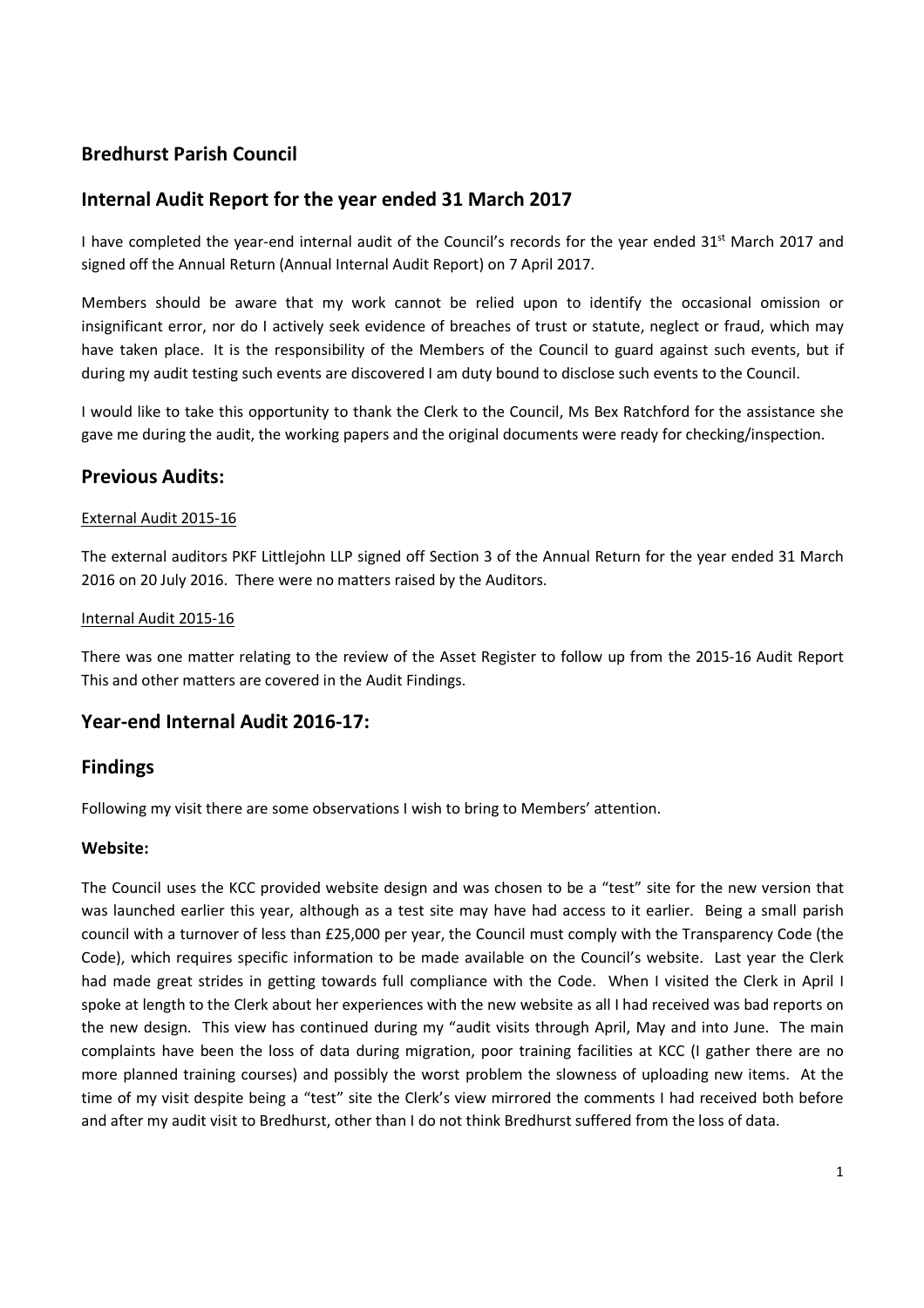Several of my clients have lost confidence in the EiS website and have switched to the free Hugo Fox website www.hugofox.com, which uses the same WordPress platform, but is apparently easier to use and much much quicker to update. I have provided the Clerk with the names of my clients using this web design.

It is only through the diligence and persistence of the Clerk that the website is up to date in terms of agendas and minutes, although there is only so much time that can be spent due to her limited hours without incurring overtime. The Clerk is aware of the possibility of claiming more funding from the Transparency Fund towards time spent managing the website, which is available for the last time during 2017-18. The funding for the extra hours worked by the Clerk MUST be paid over to the Clerk and should ideally be reflected in her contract of employment. Hence, if say 2 hours per month is being spent on the website to ensure compliance with the Code, the Clerk's monthly salary should be increased by the 2 hours accordingly. **Post Audit Note:** The Clerk has recently submitted an application for the additional hours.

The website has the two statutory requirements in place namely the Disclosable Pecuniary Interests (DPI's) and the Annual Return documentation, which must be available for 5 years after the completion of the Audit. All being well the Council will receive another unqualified audit, which will mean that the next Annual Return 2017- 18 will NOT need to be sent to PKF Littlejohn for the External Audit procedure. BUT in lieu of this concession the Council is expected to be compliant with the Transparency Code requirements. At the moment, the Council is not fully compliant with the Code, which became effective from 1 April 2015. At the end of this Report I have attached the requirements of the Transparency Code, which requires a lot more information. **Post Audit Note:** I gather from the Clerk that the Council may want to continue with the External Audit process. Firstly, opting to have an External Audit DOES NOT exempt the Council from complying with the Transparency Code! Secondly, the fee will be a minimum of £200. I assume the Council will need to write to the Smaller Authorities Audit Appointments to request the external audit to continue. The appointed External Auditor for Kent remains PKF Littlejohn.

## **Standing Orders and Financial Regulations:**

The Standing Orders and Financial Regulations were last updated in November/October 2015 respectively. They need to be reviewed and brought up to date with the Procurement Regulations, which I have forwarded to the Clerk. **Post Audit Note:** The Standing Orders have just been updated and the Financial Regulations are currently under review and will be signed off by the Council over the next few months.

#### **Risk Management, Insurance Arrangements and Asset Register:**

The Council entered into a 3-year long-term agreement (LTA) with Hiscox Ltd via Came & Co, insurance brokers (Min 13.5 - 7 May 2014), to expire 31 May 2017. **Post Audit Note**: The Council has renewed the insurance for 12 months due to the uncertainty of the lease of the field (Mins. 28 & 30 - 7 June 2017)

The Council is to review its risk management arrangements at the July 2017 meeting. The system in place to monitor the playgrounds and the associated equipment has not changed from last year, with Councillors keeping an informal eye on things at least once a week, which are supplemented by the Maidstone BC's monthly inspection service with a full ROSPA inspection carried out by Craigdene Ltd. The Council has also had a tree survey done by BAS Tree Consulting, the remedial work is to be done before the end of June 2017.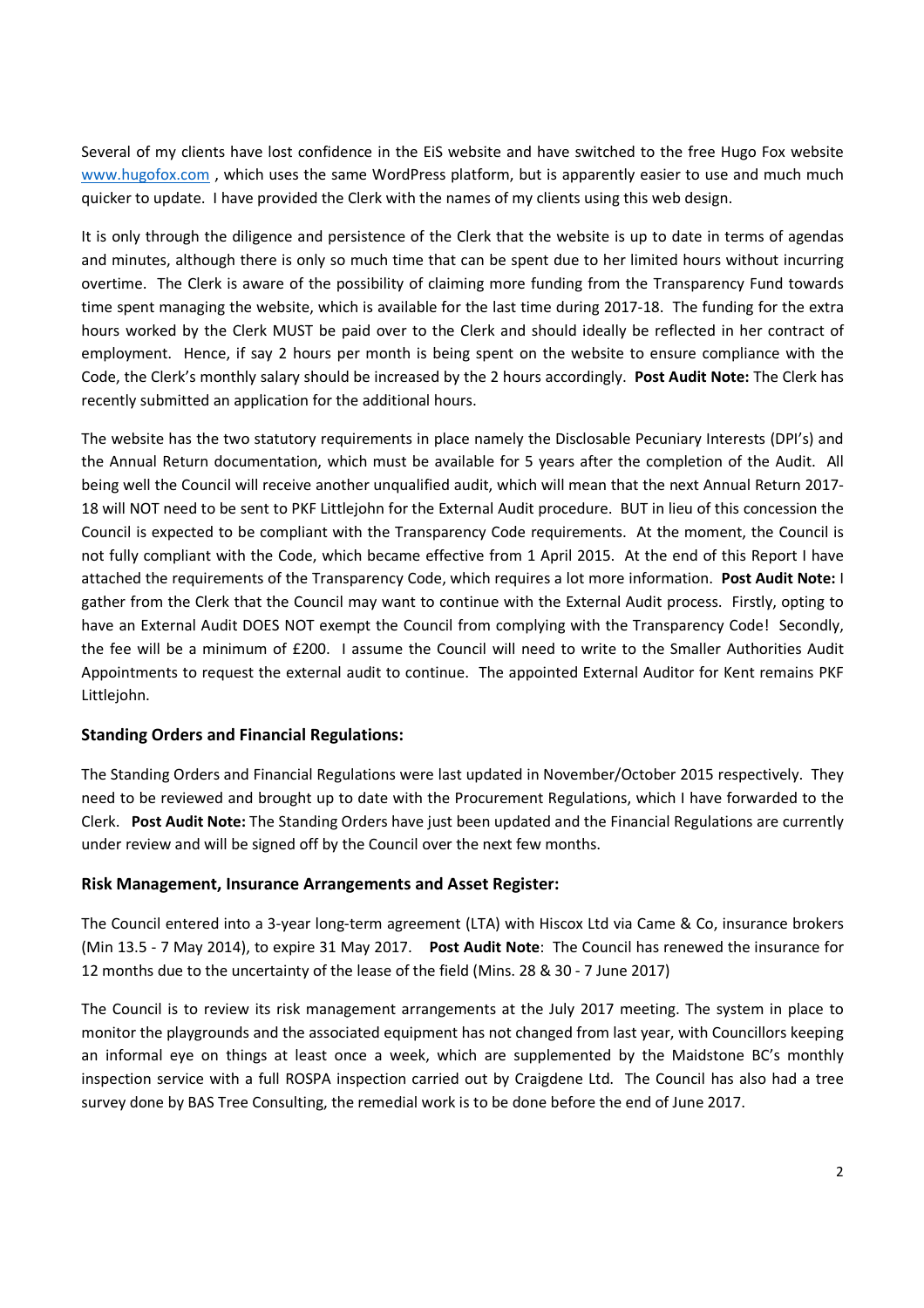The Clerk has carried out a review of the Asset Register during 2016-17, which has led to a "restated" figure for the value of the assets in line with "proper practice". There is also a digital photographic library of the main assets consisting of various pieces of street furniture, parish notice boards, a village sign and playground equipment.

## **Bookkeeping & Budgetary Control:**

The bookkeeping and budgetary control statements are held on spreadsheets are excellent. I reviewed the 2016-17 budgetary process. The Council decided to increase the precept for 2017-18 by just over £300 to £10,000 an approximate increase of £2.90 per Band D property.

The Dropbox cloud based backup arrangements for the Council's computer records is still in place.

## **Payments, Payroll, VAT and Income**:

I found no errors or omissions in the sample check on payments from the original invoice to the issue and the clearance of the cheque against the bank account.

The Clerk uses the on-line "Real Time" Inland Revenue software to calculate the PAYE and NI position. The pay records for 2016-17 were in order.

There was no VAT claimed during 2015-16. The amount of VAT claimed in 2016-17 was £2,004 covering a period from December 2014 to October 2016. The balance of VAT due to the 31 March 2017 was £49 to be claimed in the 2017-18 financial year.

#### **Banking Arrangements:**

The bank reconciliation as at 31 March 2017 was: -

| <b>Nat West Bank Account</b>           | <b>Balances as at</b> |
|----------------------------------------|-----------------------|
|                                        | 31 March 2017         |
| <b>Current Account</b>                 | 164.45                |
| <b>Business Reserve</b>                | 15,701.15             |
| <b>TOTAL</b>                           | 15,865.60             |
| LESS unpresented cheques               | 0.00                  |
| Bank/Cash balances as at 31 March 2017 | 15,865.60             |

There is no petty cash held.

**David J Buckett CPFA DMS 26 June 2017**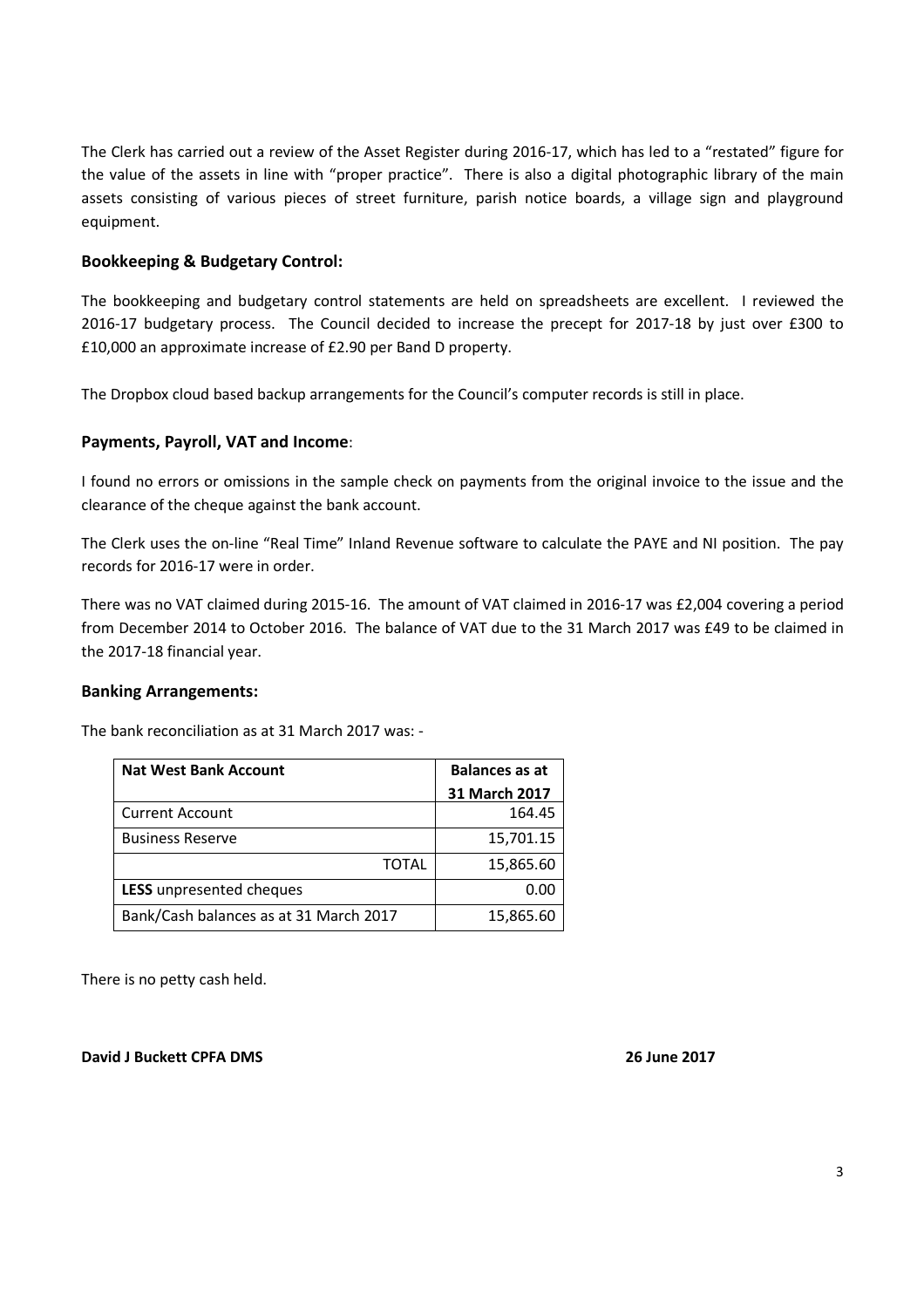# Annex A: Transparency Code for Smaller Authorities

Parish councils, internal drainage boards, charter trustees and port health authorities with an annual turnover not exceeding £25,000 should publish:

| <b>Information title</b>            | Information which should be published                                                                                                                                                                                                                                                                                                                                                                                                                                                                                                                                                                                                                           |
|-------------------------------------|-----------------------------------------------------------------------------------------------------------------------------------------------------------------------------------------------------------------------------------------------------------------------------------------------------------------------------------------------------------------------------------------------------------------------------------------------------------------------------------------------------------------------------------------------------------------------------------------------------------------------------------------------------------------|
| All items of expenditure above £100 | Annual publication no later than 1 July in the<br>year immediately following the accounting<br>year to which it relates.<br>Publish details of each individual item of<br>expenditure.<br>Copies of all books, deeds, contracts, bills,<br>vouchers, receipts and other related<br>documents do not need to be published but<br>should remain available for inspection.<br>For each individual item of expenditure the<br>following information must be published:<br>a. date the expenditure was incurred,<br>b. summary of the purpose of the<br>expenditure,<br>c. amount, and<br>d. Value Added Tax that cannot be recovered.                               |
| <b>End of year accounts</b>         | Annual publication no later than 1 July in the<br>year immediately following the accounting<br>year to which it relates.<br>Publish signed statement of accounts<br>according to the format included in the<br>Annual Return form. It should be<br>accompanied by:<br>a. a copy of the bank reconciliation for the<br>relevant financial year,<br>b. an explanation of any significant variances<br>(e.g. more than 10-15 percent) in the<br>statement of accounts for the relevant year<br>and previous year, and<br>c. an explanation of any differences between<br>'balances carried forward' and 'total cash and<br>short term investments', if applicable. |
| Annual governance statement         | Annual publication no later than 1 July in the<br>year immediately following the accounting<br>year to which it relates.<br>Publish signed annual governance statement<br>according to the format included in the                                                                                                                                                                                                                                                                                                                                                                                                                                               |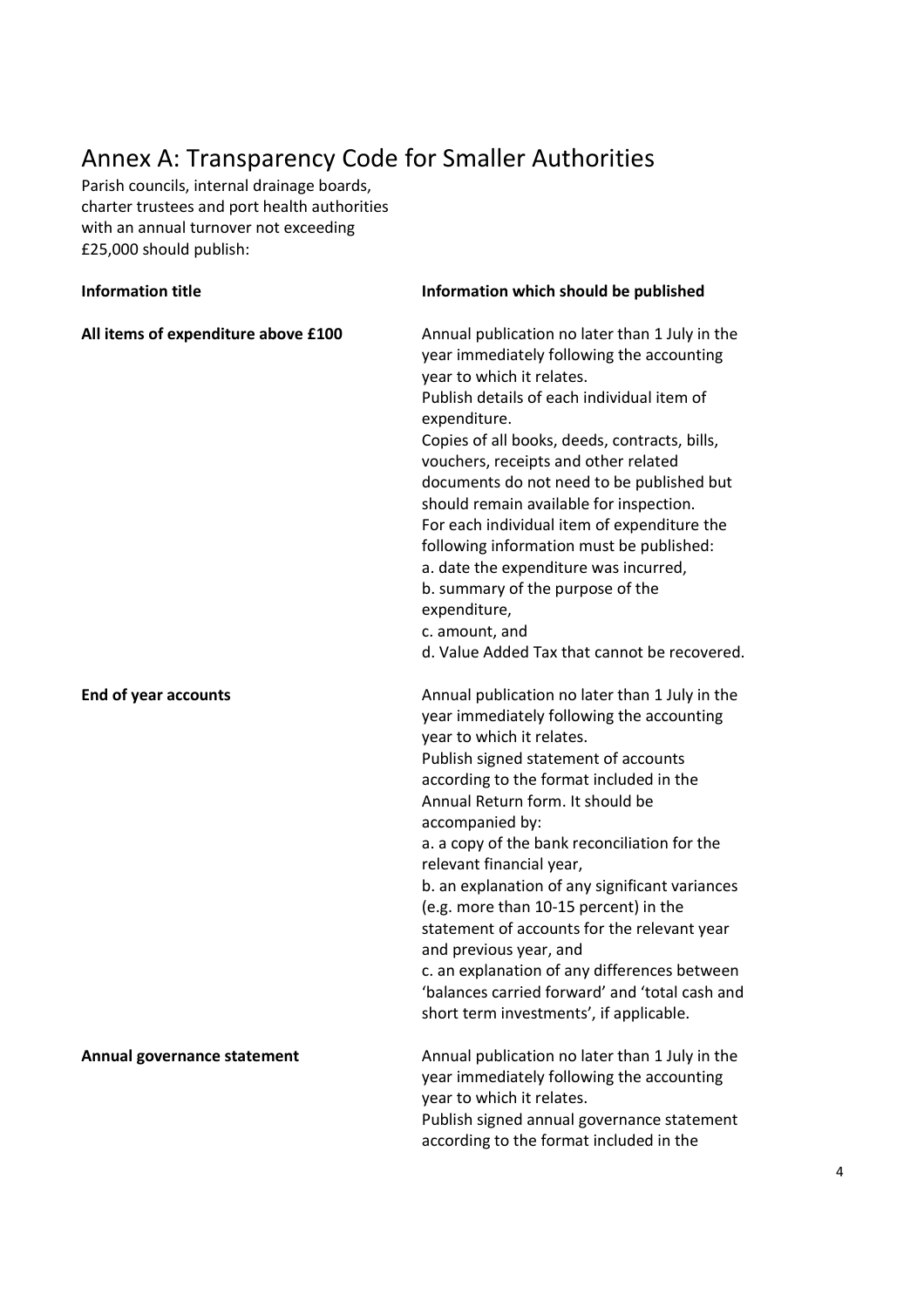|                                               | Annual Return form.<br>Explain any negative responses to<br>governance statements, including how any<br>weaknesses will be addressed.                                                                                                                                                                                                                                                                                                                                                                                                                                                                                                                                                                                                                                                                   |
|-----------------------------------------------|---------------------------------------------------------------------------------------------------------------------------------------------------------------------------------------------------------------------------------------------------------------------------------------------------------------------------------------------------------------------------------------------------------------------------------------------------------------------------------------------------------------------------------------------------------------------------------------------------------------------------------------------------------------------------------------------------------------------------------------------------------------------------------------------------------|
| Internal audit report                         | Annual publication no later than 1 July in the<br>year immediately following the accounting<br>year to which it relates.<br>Publish signed internal audit report according<br>to the format included in the Annual Return<br>form.<br>Explain any negative response to the internal<br>controls objectives, including how any<br>weaknesses will be addressed. Explain any<br>'not covered' responses to internal controls<br>objectives.                                                                                                                                                                                                                                                                                                                                                               |
| List of councillor or member responsibilities | Annual publication of councillor or member<br>responsibilities no later than 1 July in the year<br>immediately following the accounting year to<br>which it relates, including:<br>a) names of all councillors or members,<br>b) committee or board membership and<br>function (if Chairman or Vice-Chairman), and<br>c) representation on external local public<br>bodies (if nominated to represent the<br>authority or board).                                                                                                                                                                                                                                                                                                                                                                       |
| Location of public land and building assets   | Annual publication no later than 1 July in the<br>year immediately following the accounting<br>year to which it relates.<br>Parish councils and port health authorities to<br>publish details of all public land and building<br>assets - either in its full asset and liabilities<br>register or as an edited version.<br>Internal drainage boards to only publish<br>details of registered land and buildings that<br>have a market value and appear in Fixed<br>Assets Register.<br>The following information must be published:<br>a) description (what it is, including<br>size/acreage),<br>b) location (address7 or description of<br>location),<br>c) owner / custodian, e.g. the authority<br>manages the land or asset on behalf of a local<br>charity,<br>d) date of acquisition (if known), |